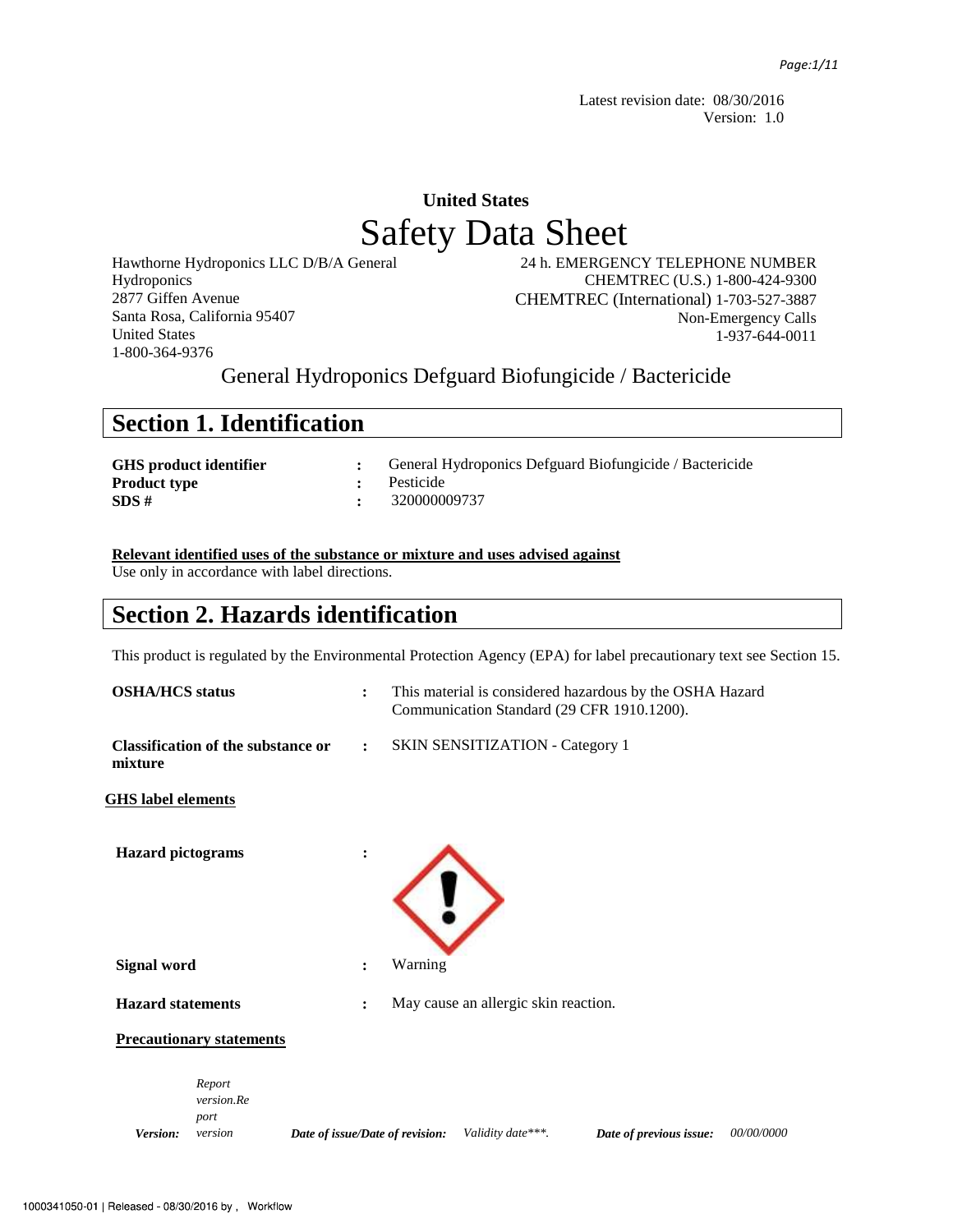| <b>General</b>                                                         | $\ddot{\cdot}$ | Read label before use. Keep out of reach of children. If medical advice<br>is needed, have product container or label at hand.                           |
|------------------------------------------------------------------------|----------------|----------------------------------------------------------------------------------------------------------------------------------------------------------|
| <b>Prevention</b>                                                      | $\ddot{\cdot}$ | Wear protective gloves. Avoid breathing vapor. Contaminated work<br>clothing must not be allowed out of the workplace.                                   |
| <b>Response</b>                                                        | $\ddot{\cdot}$ | IF ON SKIN: Wash with plenty of soap and water. Wash<br>contaminated clothing before reuse. If skin irritation or rash occurs:<br>Get medical attention. |
| <b>Storage</b>                                                         | ٠              | Not applicable.                                                                                                                                          |
| <b>Disposal</b>                                                        |                | Dispose of contents and container in accordance with all local,<br>regional, national and international regulations.                                     |
| Supplemental label elements<br><b>Hazards not otherwise classified</b> |                | None known.<br>None known.                                                                                                                               |

# **Section 3. Composition/information on ingredients**

| Substance/mixture             | Mixture        |
|-------------------------------|----------------|
| <b>Chemical name</b>          | Not available. |
| Other means of identification | Not available. |

Any concentration shown as a range is to protect confidentiality or is due to batch variation.

**There are no ingredients present which, within the current knowledge of the supplier and in the concentrations applicable, are classified as hazardous to health or the environment and hence require reporting in this section.** 

**Occupational exposure limits, if available, are listed in Section 8.**

### **Section 4. First aid measures**

#### **Description of necessary first aid measures**

| <b>Eye contact</b>           | Immediately flush eyes with plenty of water, occasionally lifting the<br>$\ddot{\cdot}$<br>upper and lower eyelids. Check for and remove any contact lenses.<br>Continue to rinse for at least 10 minutes. Get medical attention if<br>irritation occurs.                                                                                                                                                                                           |
|------------------------------|-----------------------------------------------------------------------------------------------------------------------------------------------------------------------------------------------------------------------------------------------------------------------------------------------------------------------------------------------------------------------------------------------------------------------------------------------------|
| <b>Inhalation</b>            | Remove victim to fresh air and keep at rest in a position comfortable<br>$\ddot{\cdot}$<br>for breathing. If not breathing, if breathing is irregular or if respiratory<br>arrest occurs, provide artificial respiration or oxygen by trained<br>personnel. Get medical attention if adverse health effects persist or are<br>severe. If unconscious, place in recovery position and get medical<br>attention immediately. Maintain an open airway. |
| <b>Skin contact</b>          | Wash with plenty of soap and water. Remove contaminated clothing<br>$\ddot{\cdot}$<br>and shoes. Wash contaminated clothing thoroughly with water before<br>removing it, or wear gloves. Continue to rinse for at least 10 minutes.<br>Get medical attention. In the event of any complaints or symptoms,<br>avoid further exposure. Wash clothing before reuse. Clean shoes<br>thoroughly before reuse.                                            |
| <b>Ingestion</b>             | Wash out mouth with water. If material has been swallowed and the<br>$\ddot{\cdot}$<br>exposed person is conscious, give small quantities of water to drink.                                                                                                                                                                                                                                                                                        |
| Report<br>version.Re<br>port |                                                                                                                                                                                                                                                                                                                                                                                                                                                     |
| Version:<br>version          | Date of issue/Date of revision:<br>Validity date***.<br>Date of previous issue:<br><i>00/00/0000</i>                                                                                                                                                                                                                                                                                                                                                |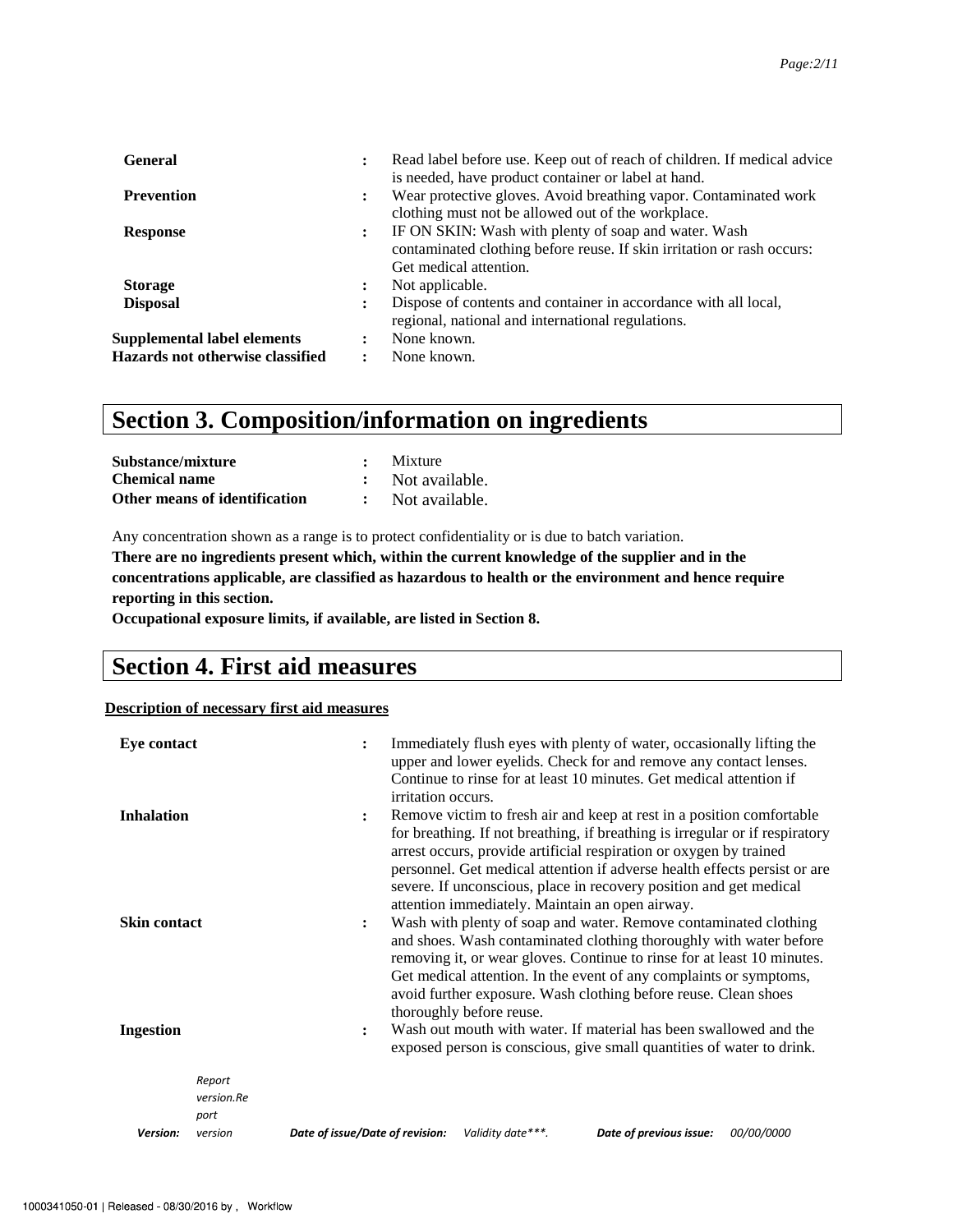Do not induce vomiting unless directed to do so by medical personnel. Get medical attention if adverse health effects persist or are severe. Never give anything by mouth to an unconscious person.

#### **Most important symptoms/effects, acute and delayed**

#### **Potential acute health effects**

| <b>Eye contact</b><br><b>Inhalation</b> | No known significant effects or critical hazards.<br>$\ddot{\cdot}$                                                                                                                             |
|-----------------------------------------|-------------------------------------------------------------------------------------------------------------------------------------------------------------------------------------------------|
|                                         | No known significant effects or critical hazards.                                                                                                                                               |
| <b>Skin contact</b>                     | May cause an allergic skin reaction.<br>:                                                                                                                                                       |
| <b>Ingestion</b>                        | No known significant effects or critical hazards.<br>$\ddot{\cdot}$                                                                                                                             |
| Over-exposure signs/symptoms            |                                                                                                                                                                                                 |
| <b>Eye contact</b>                      | No specific data.<br>$\ddot{\cdot}$                                                                                                                                                             |
| <b>Inhalation</b>                       | No specific data.<br>$\ddot{\cdot}$                                                                                                                                                             |
| <b>Skin contact</b>                     | Adverse symptoms may include the following:<br>:<br>irritation<br>redness                                                                                                                       |
| <b>Ingestion</b>                        | No specific data.<br>$\ddot{\cdot}$                                                                                                                                                             |
|                                         | Indication of immediate medical attention and special treatment needed, if necessary                                                                                                            |
| Notes to physician                      | Treat symptomatically. Contact poison treatment specialist<br>$\ddot{\cdot}$<br>immediately if large quantities have been ingested or inhaled.                                                  |
| <b>Specific treatments</b>              | No specific treatment.<br>:                                                                                                                                                                     |
| <b>Protection of first-aiders</b>       | No action shall be taken involving any personal risk or without<br>$\ddot{\cdot}$<br>suitable training. Wash contaminated clothing thoroughly with water<br>before removing it, or wear gloves. |

**See toxicological information (Section 11)** 

# **Section 5. Fire-fighting measures**

#### **Extinguishing media**

|                                      | Suitable extinguishing media<br>Unsuitable extinguishing media |                                 | None known.                     |                                             | Use an extinguishing agent suitable for the surrounding fire.                                                                                      |                   |
|--------------------------------------|----------------------------------------------------------------|---------------------------------|---------------------------------|---------------------------------------------|----------------------------------------------------------------------------------------------------------------------------------------------------|-------------------|
| chemical<br><b>Hazardous thermal</b> | Specific hazards arising from the<br>decomposition products    | $\ddot{\phantom{a}}$<br>:       | may burst.<br>No specific data. |                                             | In a fire or if heated, a pressure increase will occur and the container                                                                           |                   |
| fighters                             | Special protective actions for fire-                           | $\ddot{\cdot}$                  |                                 | personal risk or without suitable training. | Promptly isolate the scene by removing all persons from the vicinity<br>of the incident if there is a fire. No action shall be taken involving any |                   |
|                                      | Report                                                         |                                 |                                 |                                             |                                                                                                                                                    |                   |
|                                      | version.Re                                                     |                                 |                                 |                                             |                                                                                                                                                    |                   |
|                                      | port                                                           |                                 |                                 |                                             |                                                                                                                                                    |                   |
| <b>Version:</b>                      | version                                                        | Date of issue/Date of revision: |                                 | Validity date***.                           | Date of previous issue:                                                                                                                            | <i>00/00/0000</i> |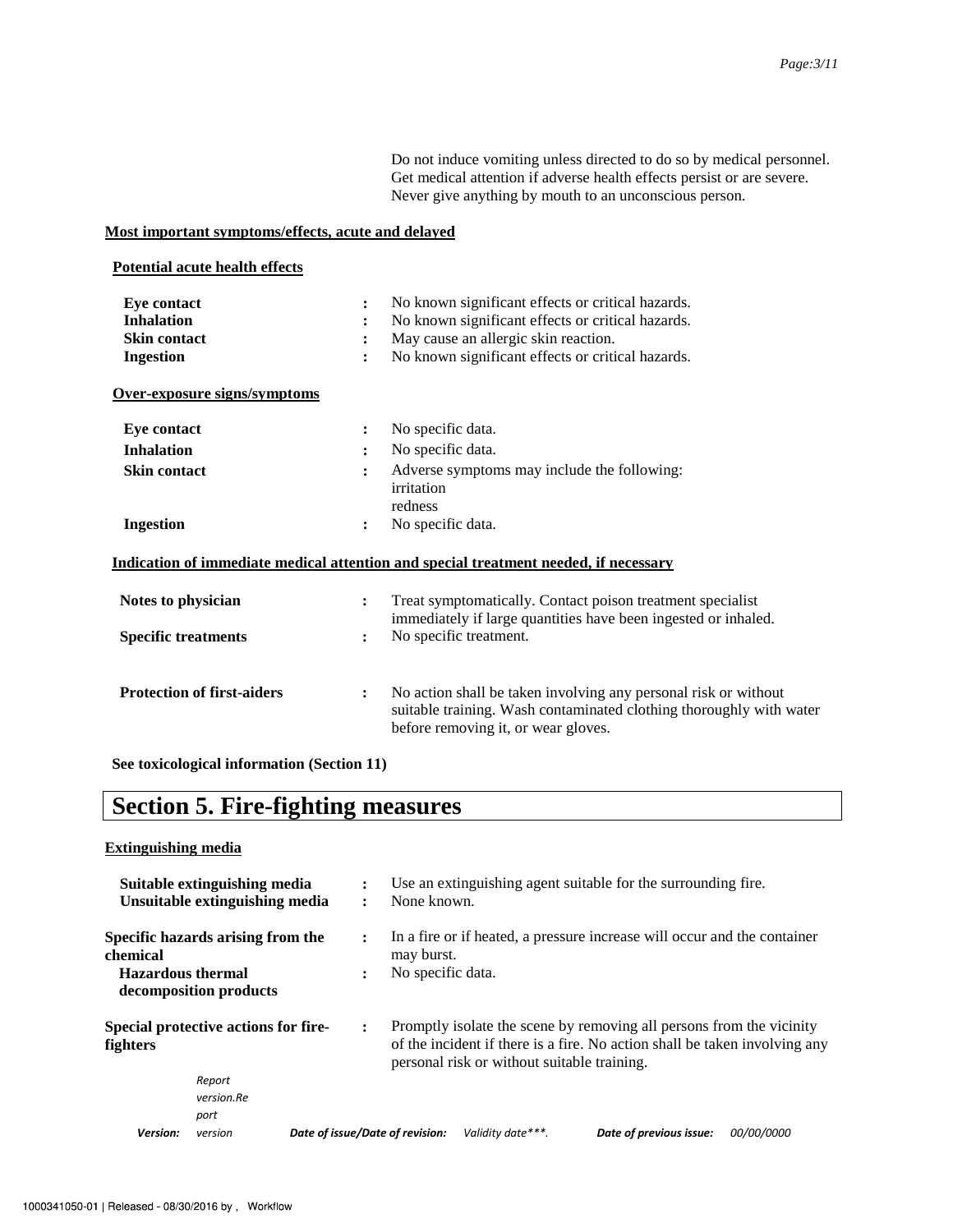**Special protective equipment for fire-fighters :** Fire-fighters should wear appropriate protective equipment and selfcontained breathing apparatus (SCBA) with a full face-piece operated in positive pressure mode.

### **Section 6. Accidental release measures**

#### **Personal precautions, protective equipment and emergency procedures**

| For non-emergency personnel                           | $\ddot{\cdot}$ | No action shall be taken involving any personal risk or without<br>suitable training. Evacuate surrounding areas. Keep unnecessary and<br>unprotected personnel from entering. Do not touch or walk through<br>spilled material. Avoid breathing vapor or mist. Provide adequate<br>ventilation. Wear appropriate respirator when ventilation is<br>inadequate. Put on appropriate personal protective equipment.                                                                                                                                                                                                                                                                                                 |
|-------------------------------------------------------|----------------|-------------------------------------------------------------------------------------------------------------------------------------------------------------------------------------------------------------------------------------------------------------------------------------------------------------------------------------------------------------------------------------------------------------------------------------------------------------------------------------------------------------------------------------------------------------------------------------------------------------------------------------------------------------------------------------------------------------------|
| For emergency responders                              | :              | If specialised clothing is required to deal with the spillage, take note of<br>any information in Section 8 on suitable and unsuitable materials. See<br>also the information in "For non-emergency personnel".                                                                                                                                                                                                                                                                                                                                                                                                                                                                                                   |
| <b>Environmental precautions</b>                      | $\ddot{\cdot}$ | Avoid dispersal of spilled material and runoff and contact with soil,<br>waterways, drains and sewers. Inform the relevant authorities if the<br>product has caused environmental pollution (sewers, waterways, soil<br>or air).                                                                                                                                                                                                                                                                                                                                                                                                                                                                                  |
| Methods and materials for containment and cleaning up |                |                                                                                                                                                                                                                                                                                                                                                                                                                                                                                                                                                                                                                                                                                                                   |
| <b>Spill</b>                                          | :              | Stop leak if without risk. Move containers from spill area. Approach<br>release from upwind. Prevent entry into sewers, water courses,<br>basements or confined areas. Wash spillages into an effluent treatment<br>plant or proceed as follows. Contain and collect spillage with non-<br>combustible, absorbent material e.g. sand, earth, vermiculite or<br>diatomaceous earth and place in container for disposal according to<br>local regulations (see Section 13). Dispose of via a licensed waste<br>disposal contractor. Contaminated absorbent material may pose the<br>same hazard as the spilled product. Note: see Section 1 for emergency<br>contact information and Section 13 for waste disposal. |

# **Section 7. Handling and storage**

|                            | <b>Precautions for safe handling</b> |                                 |                  |                                                                                                                                                                                                                                                                                                                                                                                                                                                                                                              |                                                                       |                   |
|----------------------------|--------------------------------------|---------------------------------|------------------|--------------------------------------------------------------------------------------------------------------------------------------------------------------------------------------------------------------------------------------------------------------------------------------------------------------------------------------------------------------------------------------------------------------------------------------------------------------------------------------------------------------|-----------------------------------------------------------------------|-------------------|
| <b>Protective measures</b> |                                      | ÷                               | reuse container. | Put on appropriate personal protective equipment (see Section 8).<br>Persons with a history of skin sensitization problems should not be<br>employed in any process in which this product is used. Do not get in<br>eyes or on skin or clothing. Do not ingest. Avoid breathing vapor or<br>mist. Keep in the original container or an approved alternative made<br>from a compatible material, kept tightly closed when not in use.<br>Empty containers retain product residue and can be hazardous. Do not |                                                                       |                   |
|                            | Advice on general occupational       | ٠                               |                  |                                                                                                                                                                                                                                                                                                                                                                                                                                                                                                              | Eating, drinking and smoking should be prohibited in areas where this |                   |
|                            | Report<br>version.Re<br>port         |                                 |                  |                                                                                                                                                                                                                                                                                                                                                                                                                                                                                                              |                                                                       |                   |
| <b>Version:</b>            | version                              | Date of issue/Date of revision: |                  | Validity date***.                                                                                                                                                                                                                                                                                                                                                                                                                                                                                            | Date of previous issue:                                               | <i>00/00/0000</i> |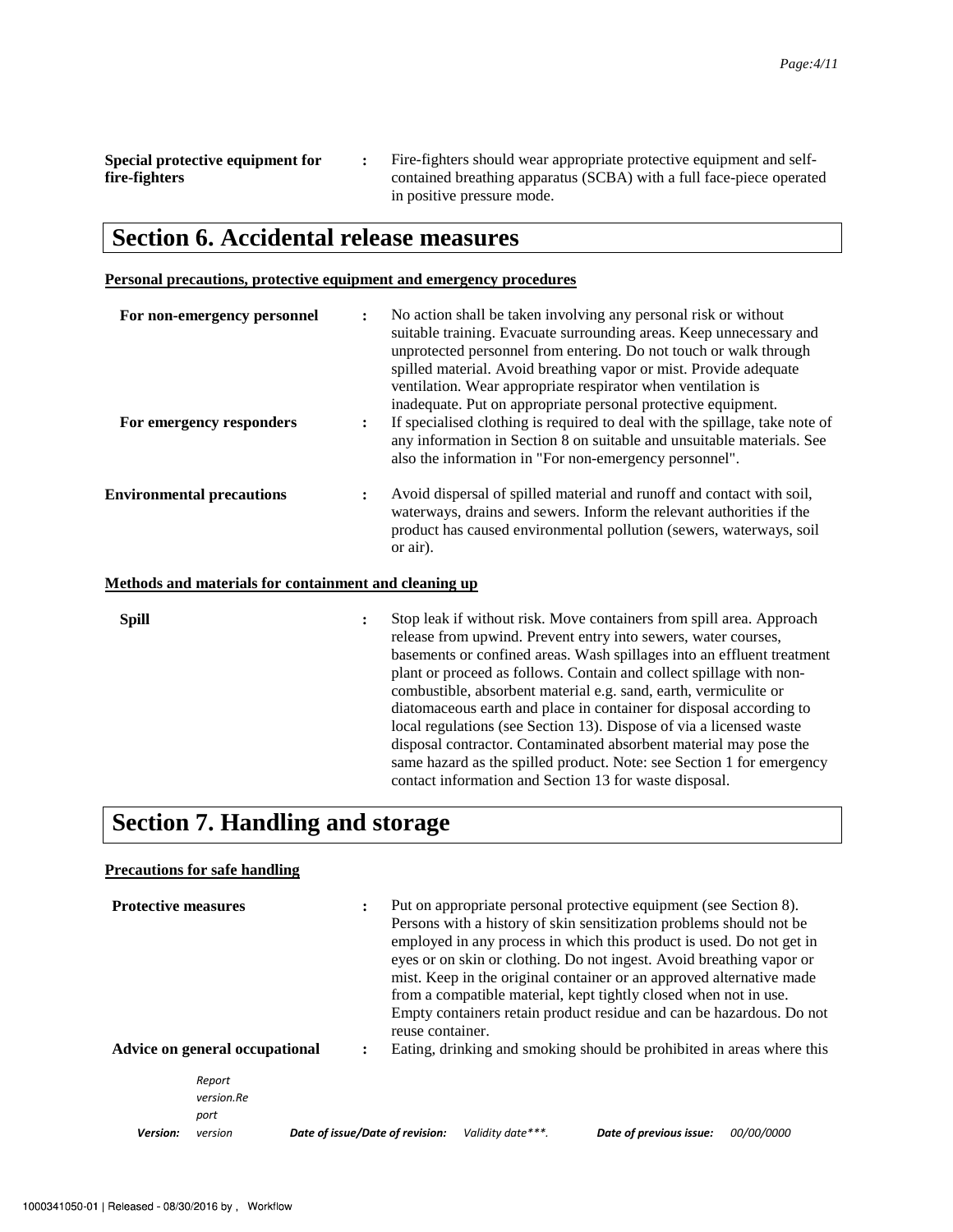| hygiene                                                         |   | material is handled, stored and processed. Workers should wash hands<br>and face before eating, drinking and smoking. Remove contaminated<br>clothing and protective equipment before entering eating areas. See<br>also Section 8 for additional information on hygiene measures.                                                                                                                                                                                                                             |
|-----------------------------------------------------------------|---|----------------------------------------------------------------------------------------------------------------------------------------------------------------------------------------------------------------------------------------------------------------------------------------------------------------------------------------------------------------------------------------------------------------------------------------------------------------------------------------------------------------|
| Conditions for safe storage,<br>including any incompatibilities | : | Store in accordance with local regulations. Store in original container<br>protected from direct sunlight in a dry, cool and well-ventilated area,<br>away from incompatible materials (see Section 10) and food and<br>drink. Keep container tightly closed and sealed until ready for use.<br>Containers that have been opened must be carefully resealed and kept<br>upright to prevent leakage. Do not store in unlabeled containers. Use<br>appropriate containment to avoid environmental contamination. |

# **Section 8. Exposure controls/personal protection**

| None.                                                 | <b>Occupational exposure limits</b>     |                                 |                      |                                             |                                                                                                                                                                                                                                                                                                                                                                                                                                                                                                                                                                                         |            |
|-------------------------------------------------------|-----------------------------------------|---------------------------------|----------------------|---------------------------------------------|-----------------------------------------------------------------------------------------------------------------------------------------------------------------------------------------------------------------------------------------------------------------------------------------------------------------------------------------------------------------------------------------------------------------------------------------------------------------------------------------------------------------------------------------------------------------------------------------|------------|
|                                                       | Appropriate engineering controls        | $\ddot{\cdot}$                  |                      | exposure to airborne contaminants.          | Good general ventilation should be sufficient to control worker                                                                                                                                                                                                                                                                                                                                                                                                                                                                                                                         |            |
|                                                       | <b>Environmental exposure controls</b>  | :                               |                      |                                             | Emissions from ventilation or work process equipment should be<br>checked to ensure they comply with the requirements of<br>environmental protection legislation. In some cases, fume scrubbers,<br>filters or engineering modifications to the process equipment will be<br>necessary to reduce emissions to acceptable levels.                                                                                                                                                                                                                                                        |            |
|                                                       | <b>Individual protection measures</b>   |                                 |                      |                                             |                                                                                                                                                                                                                                                                                                                                                                                                                                                                                                                                                                                         |            |
| <b>Hygiene</b> measures<br><b>Eye/face protection</b> |                                         | :<br>:                          |                      |                                             | Wash hands, forearms and face thoroughly after handling chemical<br>products, before eating, smoking and using the lavatory and at the end<br>of the working period. Appropriate techniques should be used to<br>remove potentially contaminated clothing. Contaminated work<br>clothing should not be allowed out of the workplace. Wash<br>contaminated clothing before reusing. Ensure that eyewash stations<br>and safety showers are close to the workstation location.<br>Protective eyewear is not required, but may be used in situations were                                  |            |
|                                                       |                                         |                                 | contact is expected. |                                             |                                                                                                                                                                                                                                                                                                                                                                                                                                                                                                                                                                                         |            |
| <b>Skin protection</b>                                |                                         |                                 |                      |                                             |                                                                                                                                                                                                                                                                                                                                                                                                                                                                                                                                                                                         |            |
| <b>Hand protection</b>                                |                                         | :                               |                      | cannot be accurately estimated.             | Chemical-resistant, impervious gloves complying with an approved<br>standard should be worn at all times when handling chemical products<br>if a risk assessment indicates this is necessary. Considering the<br>parameters specified by the glove manufacturer, check during use that<br>the gloves are still retaining their protective properties. It should be<br>noted that the time to breakthrough for any glove material may be<br>different for different glove manufacturers. In the case of mixtures,<br>consisting of several substances, the protection time of the gloves |            |
| <b>Body protection</b>                                |                                         | :                               |                      | No special protective clothing is required. |                                                                                                                                                                                                                                                                                                                                                                                                                                                                                                                                                                                         |            |
| Version:                                              | Report<br>version.Re<br>port<br>version | Date of issue/Date of revision: |                      | Validity date***.                           | Date of previous issue:                                                                                                                                                                                                                                                                                                                                                                                                                                                                                                                                                                 | 00/00/0000 |
|                                                       |                                         |                                 |                      |                                             |                                                                                                                                                                                                                                                                                                                                                                                                                                                                                                                                                                                         |            |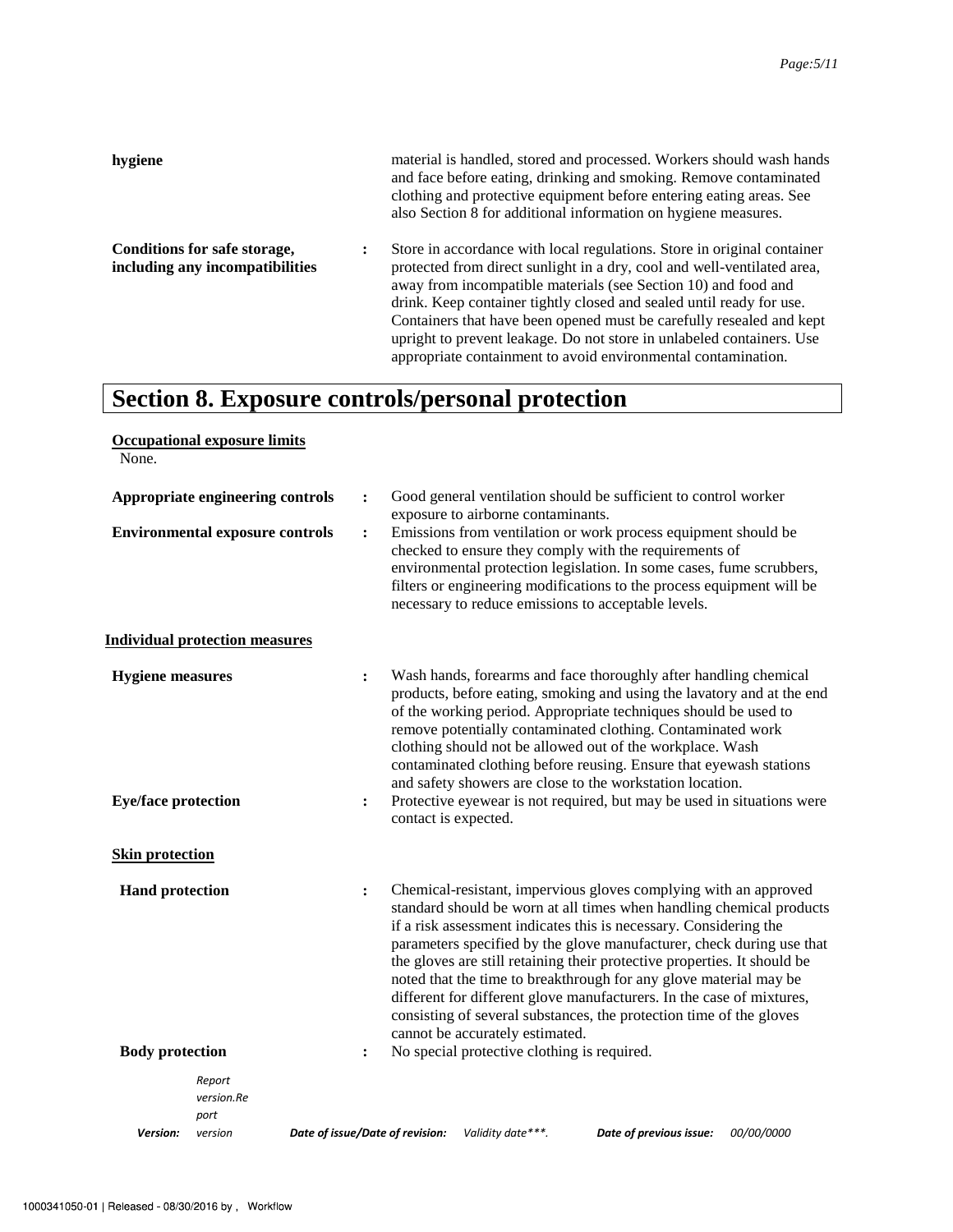| Other skin protection         |                | Appropriate footwear and any additional skin protection measures<br>should be selected based on the task being performed and the risks<br>involved and should be approved by a specialist before handling this<br>product.                                                                                                  |
|-------------------------------|----------------|-----------------------------------------------------------------------------------------------------------------------------------------------------------------------------------------------------------------------------------------------------------------------------------------------------------------------------|
| <b>Respiratory protection</b> | $\ddot{\cdot}$ | Use a properly fitted, air-purifying or air-fed respirator complying<br>with an approved standard if a risk assessment indicates this is<br>necessary. Respirator selection must be based on known or anticipated<br>exposure levels, the hazards of the product and the safe working limits<br>of the selected respirator. |

# **Section 9. Physical and chemical properties**

#### **Appearance**

| <b>Physical state</b><br>Color                    |                      | liquid [liquid]<br>Tan.        |
|---------------------------------------------------|----------------------|--------------------------------|
| Odor                                              |                      | Characteristic                 |
| <b>Odor threshold</b>                             |                      | Not available.                 |
| pН                                                |                      | 4.5                            |
| <b>Melting point</b>                              | $\ddot{\cdot}$       | 0 °C (32.00 °F)                |
| <b>Boiling point</b>                              | $\ddot{\cdot}$       | 100 °C (212.00 °F)             |
| <b>Flash point</b>                                | $\ddot{\cdot}$       | Not available.                 |
| <b>Evaporation rate</b>                           |                      | Not available.                 |
| Flammability (solid, gas)                         |                      | Not available.                 |
| Lower and upper explosive                         |                      | <b>Lower:</b> Not available.   |
| (flammable) limits                                |                      | <b>Upper:</b> Not available.   |
| Vapor pressure                                    | $\ddot{\cdot}$       | Not available.                 |
| Vapor density                                     |                      | Not available.                 |
| <b>Relative density</b>                           | $\ddot{\phantom{a}}$ | Not available.                 |
| <b>Solubility</b>                                 |                      | Not available.                 |
| <b>Partition coefficient: n-</b><br>octanol/water | $\ddot{\cdot}$       | Not available.                 |
| <b>Auto-ignition temperature</b>                  | $\ddot{\cdot}$       | Not available.                 |
| <b>Decomposition temperature</b>                  | $\ddot{\phantom{a}}$ | Not available.                 |
| <b>Viscosity</b>                                  | $\ddot{\cdot}$       | <b>Dynamic:</b> Not available. |
|                                                   |                      | Kinematic: Not available.      |

# **Section 10. Stability and reactivity**

| <b>Reactivity</b>         |                                           |                                 | its ingredients. |                        | No specific test data related to reactivity available for this product or |                   |
|---------------------------|-------------------------------------------|---------------------------------|------------------|------------------------|---------------------------------------------------------------------------|-------------------|
| <b>Chemical stability</b> |                                           |                                 |                  | The product is stable. |                                                                           |                   |
|                           | <b>Possibility of hazardous reactions</b> |                                 |                  |                        | Under normal conditions of storage and use, hazardous reactions will      |                   |
|                           | Report<br>version.Re<br>port              |                                 |                  |                        |                                                                           |                   |
| Version:                  | version                                   | Date of issue/Date of revision: |                  | Validity date***.      | Date of previous issue:                                                   | <i>00/00/0000</i> |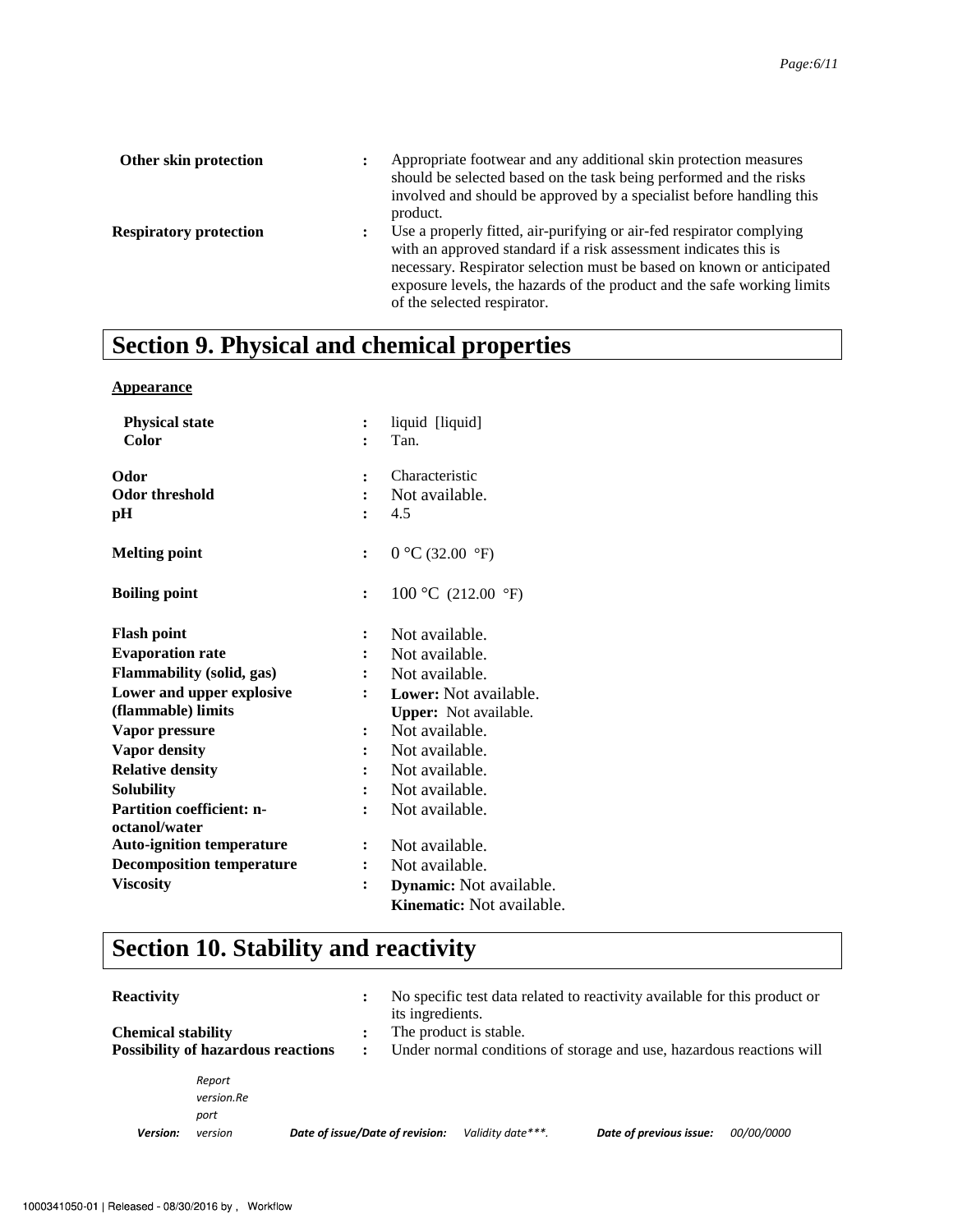**Conditions to avoid :** No specific data. **Incompatible materials :** No specific data. **Hazardous decomposition products** 

not occur.

**:** Under normal conditions of storage and use, hazardous decomposition products should not be produced.

## **Section 11. Toxicological information**

#### **Information on toxicological effects**

#### **Acute toxicity**

| <b>Product/ingredient name</b> | <b>Result</b>   | <b>Species</b> | <b>Dose</b>             | <b>Exposure</b>          |
|--------------------------------|-----------------|----------------|-------------------------|--------------------------|
|                                |                 |                |                         |                          |
|                                | LD50 Oral       | Rat            | $> 5,000 \text{ mg/kg}$ | -                        |
|                                | LC50 Inhalation | Rat            | $> 5$ mg/l              | 4 h                      |
|                                | LD50 Dermal     | Rat            | $> 5,000$ mg/kg         | $\overline{\phantom{0}}$ |

**Conclusion/Summary :** No known significant effects or critical hazards.

#### **Irritation/Corrosion**

| <b>Product/ingredient name</b> | <b>Result</b> | <b>Species</b> | <b>Score</b> | <b>Exposure</b> | <b>Observation</b>       |
|--------------------------------|---------------|----------------|--------------|-----------------|--------------------------|
|                                | Eyes -        | Rabbit         | 1.0          |                 | -                        |
|                                | Redness of    |                |              |                 |                          |
|                                | the           |                |              |                 |                          |
|                                | conjunctivae  |                |              |                 |                          |
|                                | Skin -        | Rabbit         | 1.0          |                 | $\overline{\phantom{a}}$ |
|                                | Erythema/Es   |                |              |                 |                          |
|                                | char          |                |              |                 |                          |

| <b>Conclusion/Summary</b> |                             |
|---------------------------|-----------------------------|
| Skin                      | $:$ Non-irritating          |
| Eves                      | $\therefore$ Non-irritating |
| <b>Respiratory</b>        | No results available.       |

#### **Sensitization**

| <b>Product/ingredient name</b> | Route of exposure | <b>Species</b> | <b>Result</b> |
|--------------------------------|-------------------|----------------|---------------|
|                                | Skin              | Guinea pig     | Sensitizing   |
| Conclusion/Summarv             |                   |                |               |

| <b>Skin</b><br><b>Respiratory</b> |            | ٠<br>٠                          | No results available. | May cause skin sensitization. |                                                   |                   |
|-----------------------------------|------------|---------------------------------|-----------------------|-------------------------------|---------------------------------------------------|-------------------|
| <b>Mutagenicity</b>               |            |                                 |                       |                               |                                                   |                   |
| <b>Conclusion/Summary</b>         |            | $\ddot{\phantom{a}}$            |                       |                               | No known significant effects or critical hazards. |                   |
| Report<br>port                    | version.Re |                                 |                       |                               |                                                   |                   |
| Version:<br>version               |            | Date of issue/Date of revision: |                       | Validity date***.             | Date of previous issue:                           | <i>00/00/0000</i> |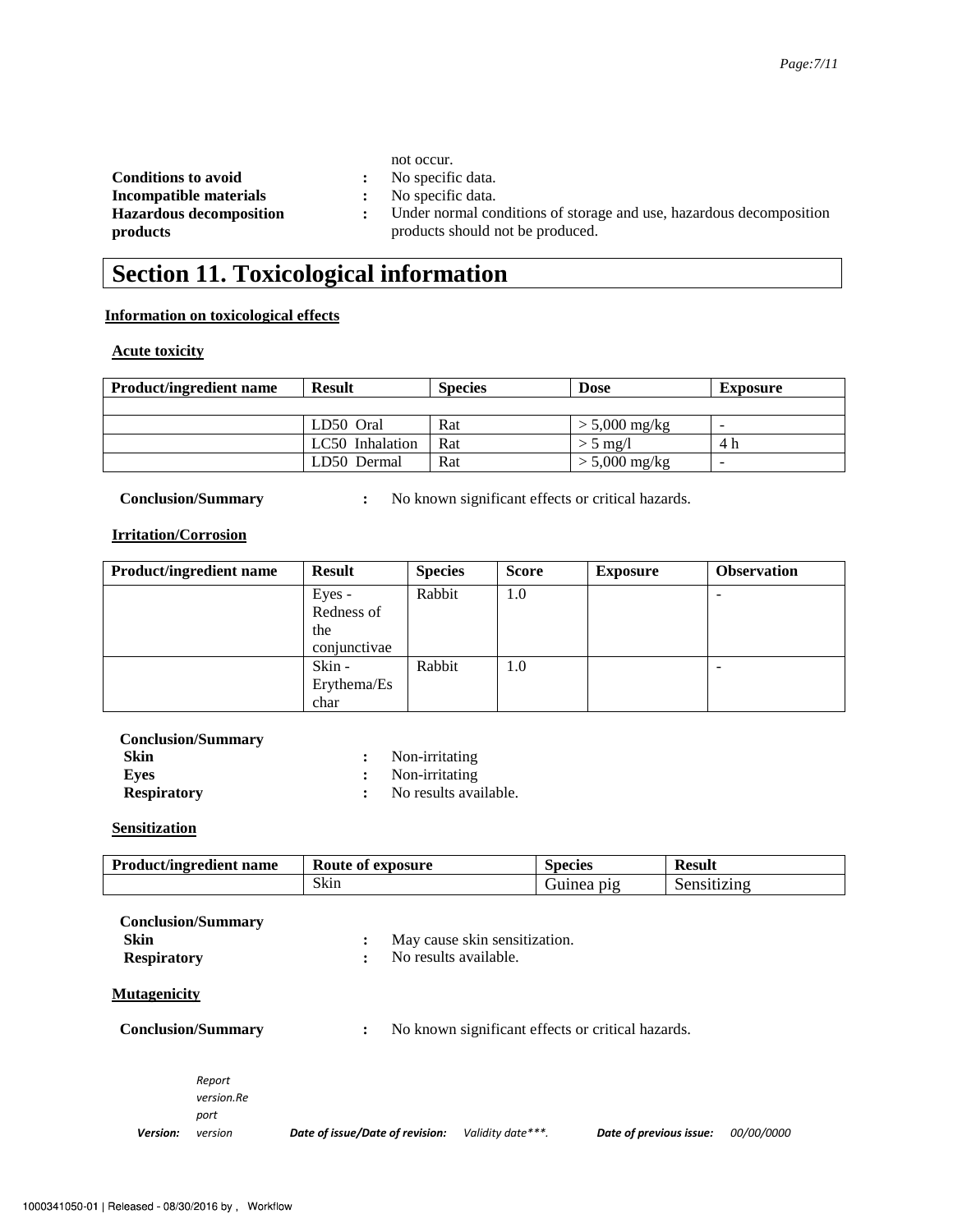#### **Carcinogenicity**

| <b>Conclusion/Summary</b>                                                                                                 | $\ddot{\cdot}$       | No known significant effects or critical hazards.                                                      |
|---------------------------------------------------------------------------------------------------------------------------|----------------------|--------------------------------------------------------------------------------------------------------|
| <b>Reproductive toxicity</b>                                                                                              |                      |                                                                                                        |
| <b>Conclusion/Summary</b>                                                                                                 | $\ddot{\cdot}$       | No known significant effects or critical hazards.                                                      |
| <b>Teratogenicity</b>                                                                                                     |                      |                                                                                                        |
| <b>Conclusion/Summary</b>                                                                                                 | $\ddot{\phantom{a}}$ | No known significant effects or critical hazards.                                                      |
| <b>Specific target organ toxicity (single exposure)</b><br>Not available.                                                 |                      |                                                                                                        |
| <b>Specific target organ toxicity (repeated exposure)</b><br>Not available.<br><b>Aspiration hazard</b><br>Not available. |                      |                                                                                                        |
| Information on the likely routes of<br>exposure                                                                           | $\ddot{\cdot}$       | Not available.                                                                                         |
| <b>Potential chronic health effects</b>                                                                                   |                      |                                                                                                        |
| <b>Conclusion/Summary</b>                                                                                                 | $\ddot{\cdot}$       | No known significant effects or critical hazards.                                                      |
| <b>General</b>                                                                                                            | $\ddot{\cdot}$       | Once sensitized, a severe allergic reaction may occur when<br>subsequently exposed to very low levels. |
| Carcinogenicity                                                                                                           | ፡                    | No known significant effects or critical hazards.                                                      |
| <b>Mutagenicity</b>                                                                                                       |                      | No known significant effects or critical hazards.                                                      |
| <b>Teratogenicity</b>                                                                                                     |                      | No known significant effects or critical hazards.                                                      |
| <b>Developmental effects</b>                                                                                              |                      | No known significant effects or critical hazards.                                                      |
| <b>Fertility effects</b>                                                                                                  |                      | No known significant effects or critical hazards.                                                      |

# **Section 12. Ecological information**

#### **Toxicity**

| <b>Conclusion/Summary</b> |  | Not available. |
|---------------------------|--|----------------|
|---------------------------|--|----------------|

#### **Persistence and degradability**

**Conclusion/Summary :** Not available.

#### **Mobility in soil**

*Version: Report version.Re port*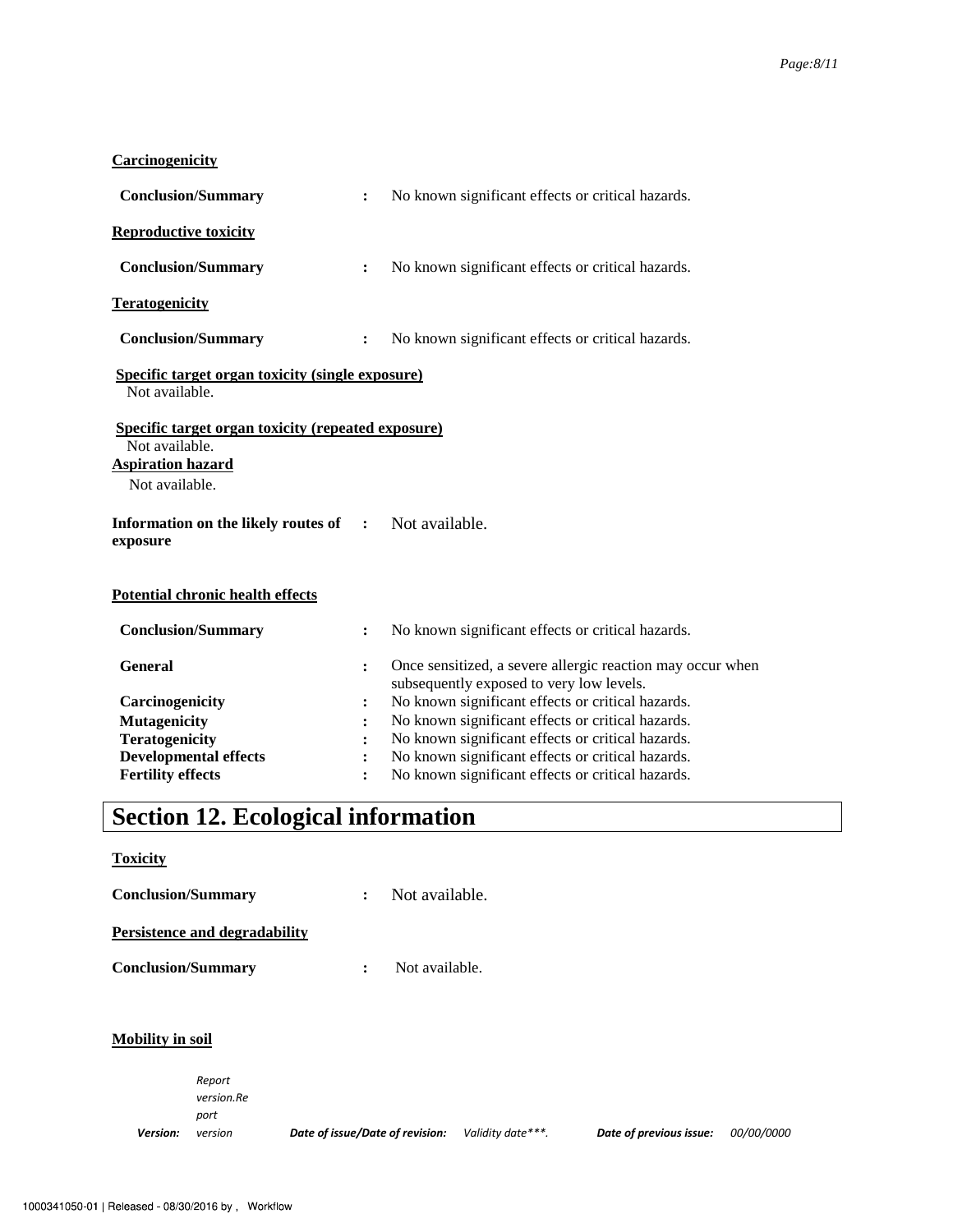| Soil/water partition coefficient | $\cdot$ : | Not available.                                    |
|----------------------------------|-----------|---------------------------------------------------|
| (KOC)                            |           |                                                   |
| Other adverse effects            |           | No known significant effects or critical hazards. |

# **Section 13. Disposal considerations**

**Disposal methods :** The generation of waste should be avoided or minimized wherever possible. Disposal of this product, solutions and any by-products should at all times comply with the requirements of environmental protection and waste disposal legislation and any regional local authority requirements. Dispose of surplus and non-recyclable products via a licensed waste disposal contractor. Waste should not be disposed of untreated to the sewer unless fully compliant with the requirements of all authorities with jurisdiction. Waste packaging should be recycled. Incineration or landfill should only be considered when recycling is not feasible. This material and its container must be disposed of in a safe way. Care should be taken when handling emptied containers that have not been cleaned or rinsed out. Empty containers or liners may retain some product residues. Avoid dispersal of spilled material and runoff and contact with soil, waterways, drains and sewers.

### **Section 14. Transport information**

| <b>Regulatory</b>  |        |                             |       |        |             |
|--------------------|--------|-----------------------------|-------|--------|-------------|
| information        | UN no. | <b>Proper shipping name</b> | Class | $PG^*$ | <b>Note</b> |
| <b>DOT</b>         |        | Not Regulated               |       |        |             |
| IATA(C)            |        | Not Regulated               |       |        |             |
| IATA(P)            |        |                             |       |        |             |
| <b>IMDG</b>        |        | Not Regulated               |       |        |             |
| <b>TDG</b>         |        | Not Regulated               |       |        |             |
| PG*: Packing group |        |                             |       |        |             |

### **Section 15. Regulatory information**

| Signal word | <b>Precautionary statements</b><br><b>Emergency Overview</b>    | $\bullet$ | CAUTION!<br>Keep out of reach of children.<br>Prolonged or frequently repeated skin contact may cause allergic reactions<br>in some individuals.<br>Avoid contact with eyes, skin and clothing.<br>Avoid breathing vapor or mist.<br>Wash throughly with soap and water after handling and before eating,<br>drinking, chewing gum, or using tobacco. |                                    |                         |                   |  |
|-------------|-----------------------------------------------------------------|-----------|-------------------------------------------------------------------------------------------------------------------------------------------------------------------------------------------------------------------------------------------------------------------------------------------------------------------------------------------------------|------------------------------------|-------------------------|-------------------|--|
|             | <b>U.S. Federal regulations</b><br>Report<br>version.Re<br>port |           | $\ddot{\phantom{a}}$                                                                                                                                                                                                                                                                                                                                  | United States inventory (TSCA 8b): |                         |                   |  |
| Version:    | version                                                         |           | Date of issue/Date of revision:                                                                                                                                                                                                                                                                                                                       | Validity date***.                  | Date of previous issue: | <i>00/00/0000</i> |  |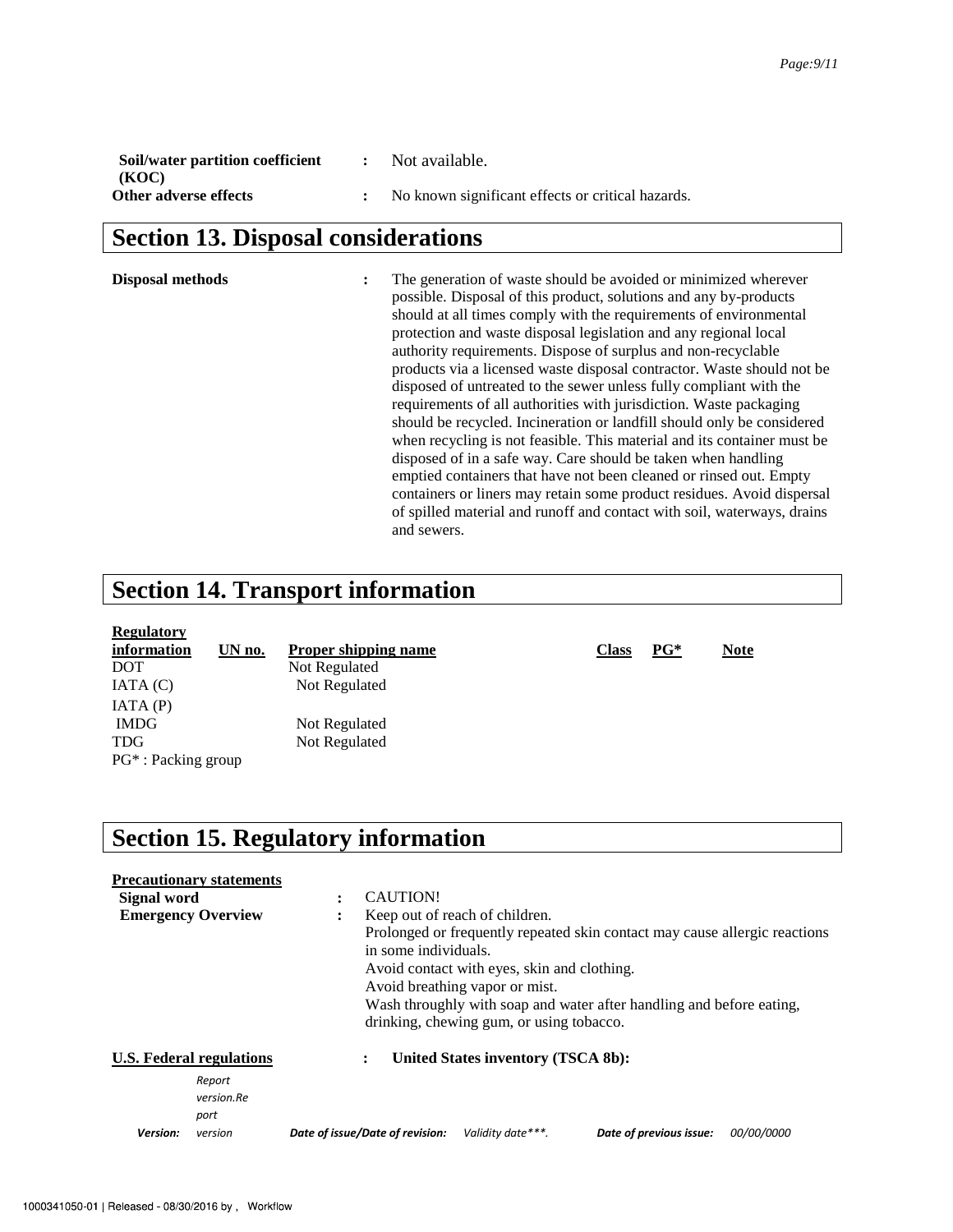At least one component is not listed.

#### **State regulations**

**California Prop. 65**  Not available.

#### **International lists**

#### **National inventory**

| <b>Australia</b><br>Canada |                      | At least one component is not listed.<br>At least one component is not listed. |
|----------------------------|----------------------|--------------------------------------------------------------------------------|
| <b>China</b>               | $\ddot{\cdot}$       | At least one component is not listed.                                          |
| <b>Europe</b>              | $\ddot{\cdot}$       | At least one component is not listed.                                          |
| Japan                      |                      | At least one component is not listed.                                          |
| <b>Malaysia</b>            |                      | Not determined.                                                                |
| <b>New Zealand</b>         |                      | At least one component is not listed.                                          |
| <b>Philippines</b>         | $\ddot{\phantom{0}}$ | At least one component is not listed.                                          |
| <b>Republic of Korea</b>   | $\ddot{\cdot}$       | At least one component is not listed.                                          |
| <b>Taiwan</b>              |                      | Not determined.                                                                |

### **Section 16. Other information**

**National Fire Protection Association (U.S.A.):** 



**Reprinted with permission from NFPA 704-2001, Identification of the Hazards of Materials for Emergency Response Copyright ©1997, National Fire Protection Association, Quincy, MA 02269. This reprinted material is not the complete and official position of the National Fire Protection Association, on the referenced subject which is represented only by the standard in its entirety. Copyright ©2001, National Fire Protection Association, Quincy, MA 02269. This warning system is intended to be interpreted and applied only by properly trained individuals to identify fire, health and reactivity hazards of chemicals. The user is referred to certain limited number of chemicals with recommended classifications in NFPA 49 and NFPA 325, which would be used as a guideline only. Whether the chemicals are classified by NFPA or not, anyone using the 704 systems to classify chemicals does so at their own risk.** 

#### **Procedure used to derive the classification**

| <b>Classification</b> |                      |                                 | <b>Justification</b> |                         |                   |
|-----------------------|----------------------|---------------------------------|----------------------|-------------------------|-------------------|
|                       | Report<br>version.Re |                                 |                      |                         |                   |
| Version:              | port<br>version      | Date of issue/Date of revision: | Validity date***.    | Date of previous issue: | <i>00/00/0000</i> |